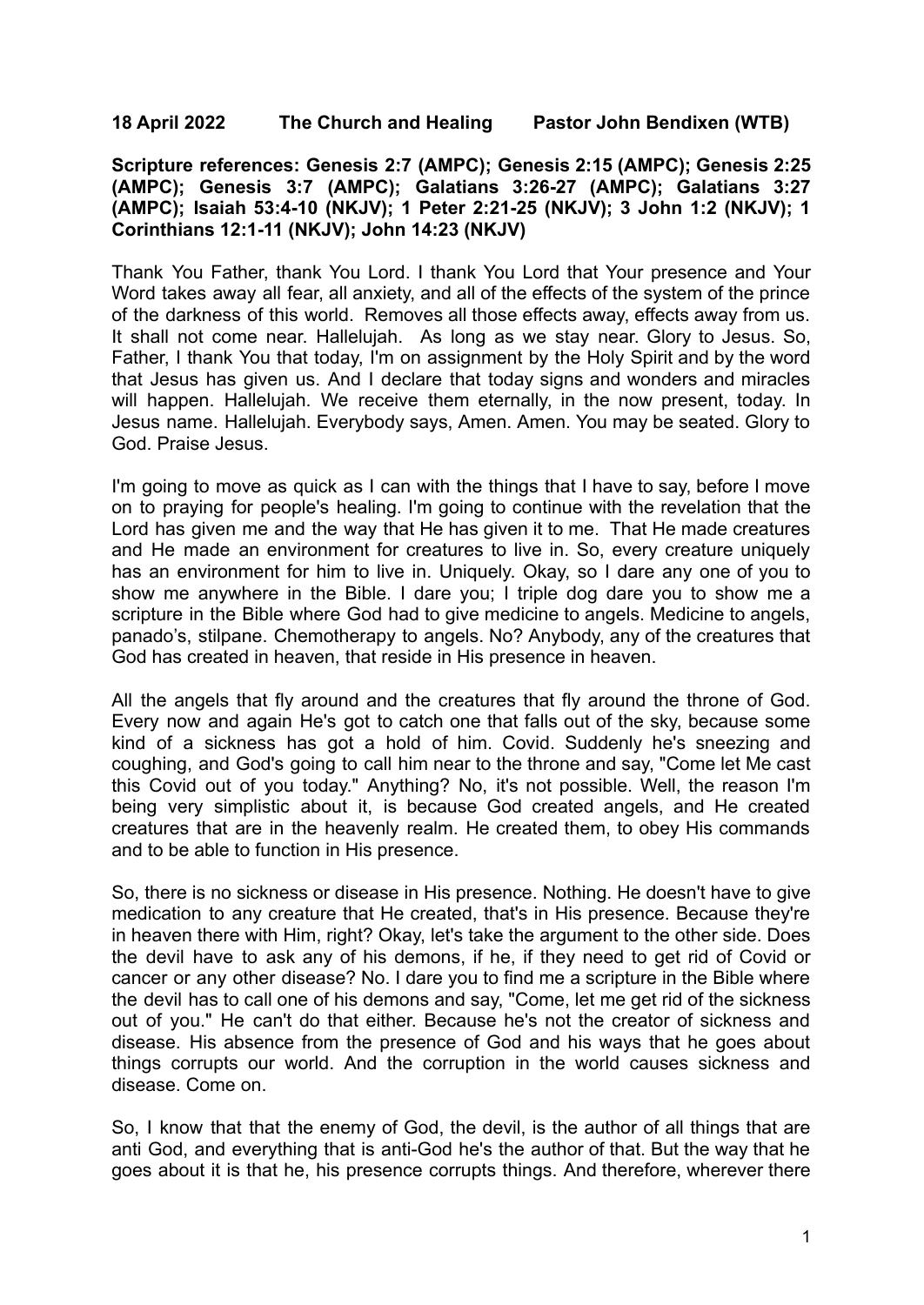is health, and wherever there is life, wherever there is wealth, and wherever God has created an environment for a creature to function, his presence there corrupts it. So, his presence in our lives corrupts the things that are in our lives. So, you and I didn't have a choice when we were born, we were born and I don't want to go into, I don't have time today to go into all the scriptures and all the lessons and everything like that, like I would do perhaps in a Bible school setting, for example. But it is, the Bible says that we are corrupted in our flesh, our flesh will die. But in the spirit in Christ, there is no corruption. His seed is incorruptible, His Word is incorruptible.

So, while we live in a corruptible environment. Why is our environment corrupted? Our environment is corrupted because the man that was made, the environment that was made for the man, the man chose to give access to a corrupted being who brought his corruption into the environment. So, I want to read to you Genesis chapter 2 verse 7. ⁷ **Then the Lord God formed man from the dust of the ground and breathed into his nostrils the breath or spirit of life, and man became a living being. [I Cor. 15:45-49.] (Genesis 2:7 AMPC).**

That's the reason why I asked you if there's any angels that you can find where He has to get rid of sickness. When He breathed His life into this being, He breathed His life of pure form, un-corruptible, incorruptible is a better word. And He was pure in every form, there was no sickness that came from the breath of God into the man. There was no poverty mentality, or any oppression, depression, anxiety, any sickness or disease or anything, that the man didn't need, or that would harm man, did not come through the breath of God into him. When He breathed His breath and His life into him, He breathed, pure, glorious, life. Incorruptible and uncorrupted. Life. The only being that could corrupt it would be the man's choice itself. And the Lord, Genesis 2 verse 15, **¹**⁵ **And the Lord God took the man and put him in the Garden of Eden to tend and guard and keep it. (Genesis 2:15 AMPC).**

So, in order for man to be the creature that is an image of God, God had to give him purpose, He had to give him tasks. He had to give him things to do. But the things that He gave him to do, He gave him to do based on the life that was in him. Not and not a corrupted life. Verse 25, **²**⁵ **And the man and his wife were both naked and were not embarrassed or ashamed in each other's presence. (Genesis 2:25 AMPC).** In other words, they were walking around, clothed with the glory of God and everything that they had to do and everything, that they were purposed by God to do, who God intended to be the creature on the earth that was dominating, and was making sure that the order of God was continuing in the earth. That was His command.

And so, when we are living in His command, we are never, we do not see nakedness. We are not embarrassed or ashamed by the nakedness, because we don't see it. We see through God's glory. Come on. If I see you with a pure love of God, and the pure grace of God, and the pure glory of God, if I see whatever weakness you have, whatever sickness or disease or whatever bad behavior you have, I don't see your nakedness. And I'm not embarrassed by your actions. The love of God is there for me, to protect you, and to help you and to love you, and to bring you back to the state where you are no longer embarrassed or ashamed. Glory to God. Hallelujah.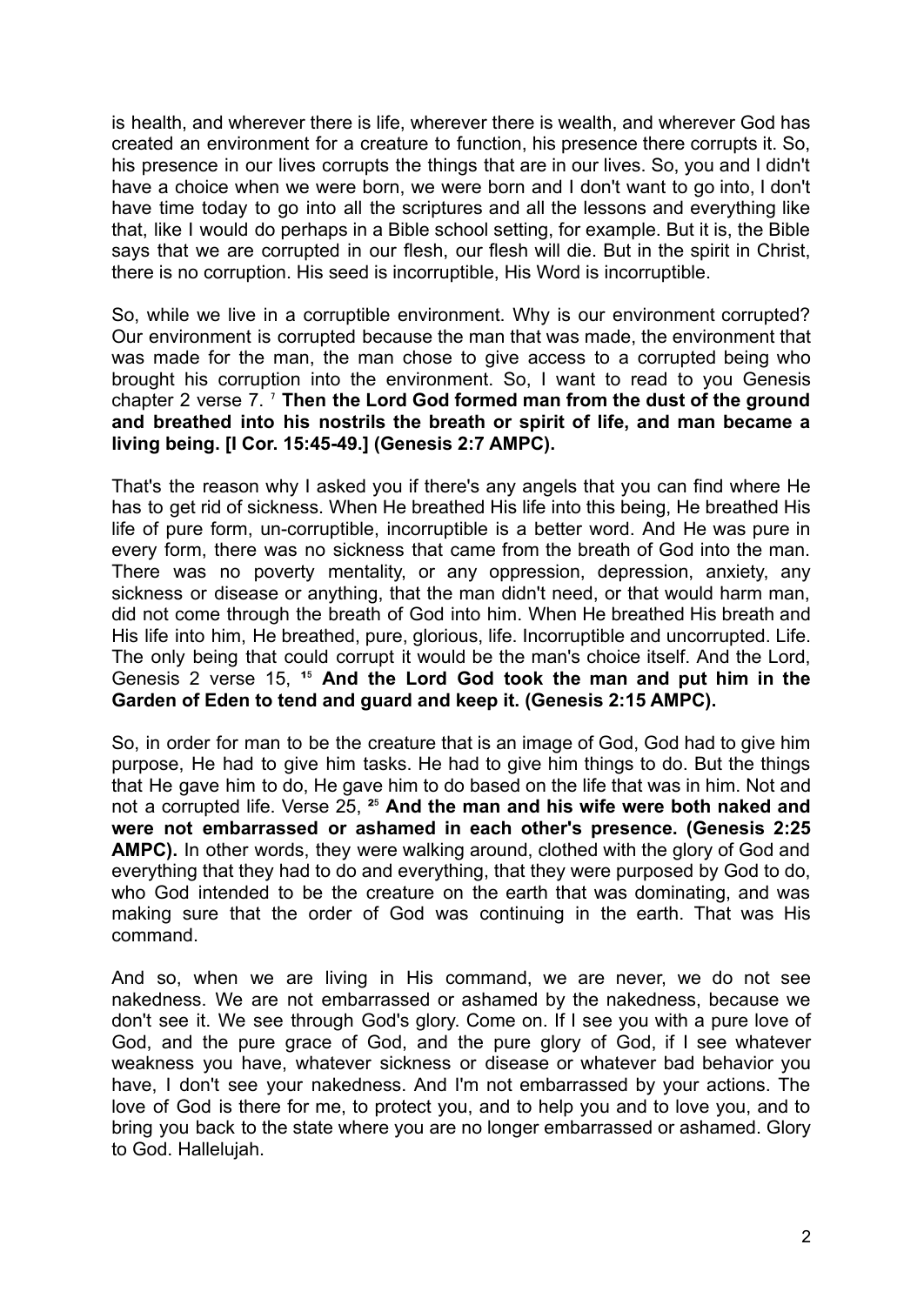And so, the enemy of God comes into the garden, and he gets in there, because he wasn't given a command by God not to go there. It was the man, whose job it was to command him not to come there. So, he comes into the garden, and he deceives them to actually give up the right of their will. And they choose to obey the will of another that is corrupted. ⁷ **Then the eyes of them both were opened, and they knew that they were naked; and they sewed fig leaves together and made themselves apronlike girdles. (Genesis 3:7 AMPC).** So, that's what happens in our lives when we, when we don't live the Word of God. When we don't enter into the presence of God, when we follow our own course of life, our own desires and our own ways of life. What happens is our eyes are opened to the possibilities that are presented to us. Isn't that what the devil did to Adam and Eve?

He gave them options. Gave them possibilities, right? So, instead of having just saying, "No, no, I'm not choosing any other options, I'm not going to any other possibilities, I'm sticking with what God said." They chose another possibility, another option. And you will find that if you go, if you don't obey the Word of God and the will of God, you will find that there are always other options. There are always other possibilities. Hey, come on, I'm preaching good [*Congregation: Yes, you are, Pastor John*]. And the thing is, is that when you pursue those options, and those possibilities, your eyes are opened, and as your eyes get more open to more options, more possibilities, more things that you can do, then what happens is that nakedness becomes more obvious. And everybody can see your nakedness.

That's why the world has gone so crazy with identity politics, and they're trying to remove, certainly in America anyway, they're trying to remove out of the Constitution, they're trying to remove out of all government policies or legislation, they're trying to remove gender-based naming conventions. So, you're no longer a man or a woman, you're a 'they' or a 'them'. Because the more you sin, the more you see options, the more your nakedness is exposed, and everybody can see your nakedness. And you can see theirs. Because the presence of God brings no covering. The absence of the presence of God exposes everything that you're doing. And so, you try to cover it up, and you try to run from it, and you try to hide from it. But you can't.

As long as the church is in the earth, no one can hide from their sin. So, they everybody's trying to undo and trying to minimise what the church is in the world today. Because if they can remove God out of society, then all the laws that they will pass will just give them more options. And then they all become naked, and ashamed together. And that makes them feel better because they're naked and ashamed together. So, I'm talking about, this is all about healing, and all about the life of God in our in our lives.

Galatians chapter 3, verse 26, says, **<sup>26</sup> For in Christ you are all sons of God through faith.** In Christ, you're all sons of God through faith. **<sup>27</sup> For as many [of you] as were baptized into Christ,** if you were born-again **[into a spiritual union and communion with Christ, the Anointed One, the Messiah] have put on (clothed yourselves with) Christ. (Galatians 3:26-27 AMPC).** What happens when you have put on and close yourself with Christ? Now I see your clothing, your glory, I don't see your shame. I don't see your nakedness. I don't see the things, the baggage that you bring with you. I don't see it; I see the clothing of Christ. When I choose an option to want to judge you, criticize you, have an opinion about you, then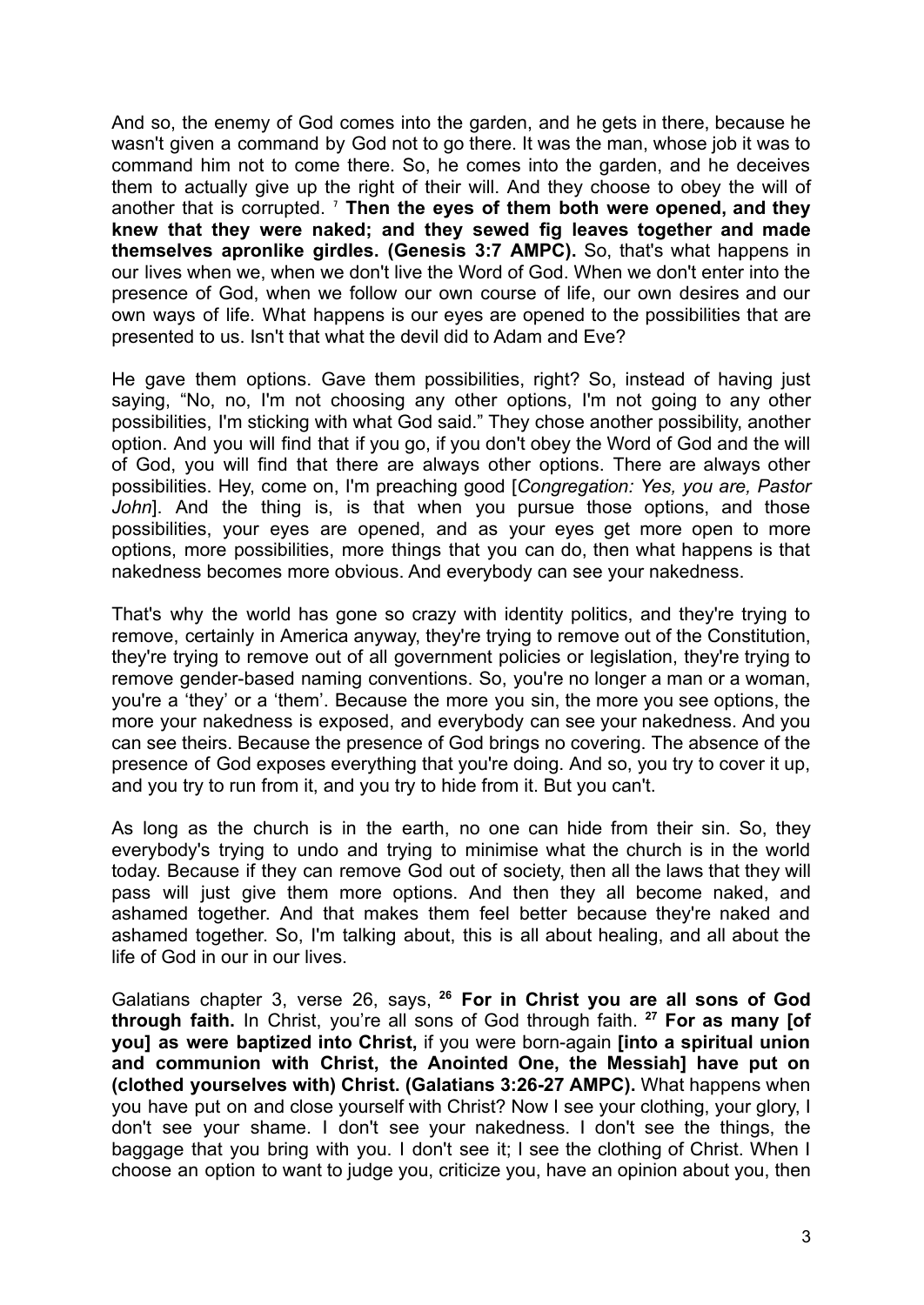my eyes are open because I'm choosing options. I have an option to speak about you something that God wouldn't say about you. I have an option to think about you the way God would not think about you. I have an option to have a behavior pattern around you that God wouldn't have around you.

So, the minute I exercise my options, I see your nakedness. And then I talk about your flaws and your weaknesses. And I talk about you, and I criticize you and I judge you and then what happens to me is that my eyes are more opened and so then I automatically realized that if I'm saying that about people, those people are saying about me in some way or another, then my eyes are open I become naked and ashamed. Hallelujah. I'm preaching so good today [*Congregation agrees*]. So good. Hallelujah. So, I want to say, it's interesting that when I have a theatrical performance evening, the auditorium is full. When I have a healing service morning, the auditorium is harmful. What happened to the other half of the people? Well, I have a Discovery medical aid and momentum, medical aid, I have doctors, and I'm not sick right now. So, I don't have to go to a healing meeting. Because I don't need it right now. And if I do need anything, I'll go to the chemist, or I go to the doctor. Yes?

Now, let me tell you, I'm very, very grateful for doctors. I'm very grateful. And I thank God that He put it in heart in the heart of people to want to serve other people the way that they do. And God has used and opened the eyes of men to things like viruses and bacteria and, and methods and ways of helping people overcome sickness and disease. But they become more and more needful. The less, I should say the more they become more needful, the more the church is not useful. The more the church becomes useful and powerful, the less the medical profession is needful. Hallelujah. They coexist because man made a choice to allow corruption into the world. So, then we are when we are born. As babies, we don't have a choice, we are born into corruption, the minute you're born, you start to die.

I know when you look at these cute little babies that run around, the cute little kids and cute babies in cots and in mother's arms, you don't think to yourself, this person is busy dying. You think only this person's potential and the life that is ahead of them. Right? But actually, the minute they're born, they actually start dying. Because we're born into corruption, because of Adam's choice. So, what is the answer to this problem? The answer to the problem is to put on Christ. And so, when you put on Christ, you now live in the environment, with a different creature in your spirit, although your natural man is still corrupted, are you all with me? So that's the reason why I can be I can be a really strong Christian. And I can really love God with all my heart, and I can serve Him with everything. And something happens and I get sick. And a virus comes into the earth and the virus comes on me.

It's not because it's an inevitable consequence, that when a virus comes into the earth, that I must be subjected to the virus. It is a consequence of my lack of knowledge of the new creature that I am, that can protect me from the virus. The new creature that is in you, is the Christ that you have put on. So, I read you that scripture if you've been baptised into Christ, then you put on Christ, right? You want me to read it to you again? You're looking at me like… So, let me read you again. Okay. **<sup>26</sup> For in Christ you are all sons of God through faith.** So now, if you're a son of God, are you more the son of your parent or are you more the son of God? You can never change that you are the son of your parent; you can never change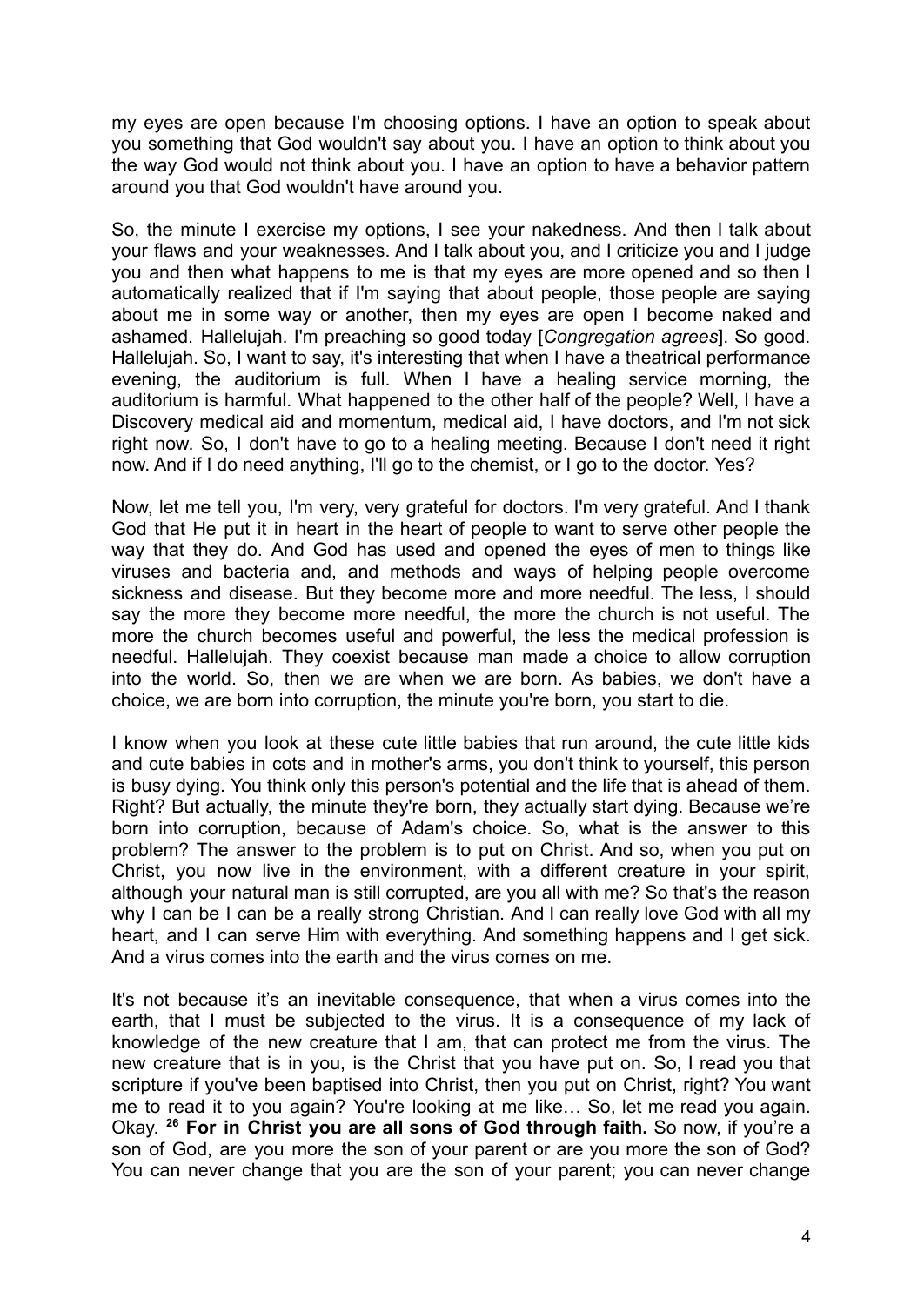that. Just the same way that if you are born a son of God, you can't change that either.

I know some theologies, and some doctrines say you can, but I don't believe that you can. Because in Jesus, anyway, I'm not going to go into that. If you're truly born into Christ, then you are a son of God, and then a son of God can't go back, you will always be a son of God, even though you may not receive all of what God has for you. And you may not walk in all the fullness of the new son that you are. Okay, so let's take a natural, just a natural example.

As children, when they're little, and they're in your home, everything in your domain is theirs to explore. You don't have to tell them to not go to the medicine cabinet, in their mind it is just something else to explore. Which is why they put special caps on certain tablets to make sure that kids don't get into those tablets, because in their mind, that's nothing. It's just something to explore. Right? So, everything in your domain in the domain is there to explore as a little child. As the child grows up, he becomes and he starts to identify with not only this domain, but other domains, there's other playgrounds, there's other places, there's other things. And they become aware of other options of other domains.

Other places, other people, other identities other than mom and dad, work with me here. So, in the natural as a natural born child, your corrupted self is destined, it's born into your natural soul, that at some point, the sin option is going to be your choice, rather than your inevitable action. So, when a little child is born, and they are disobeying their parents, they don't understand disobedience yet. It's just, "I want to do this, and mommy and daddy are telling me no." They don't know that what they're doing is not what Mommy and Daddy wants them not to do. Yes? I don't want to get caught up in all the technicalities of this, but there is a great deal of wealth in what I'm saying in this teaching this morning. And so, you don't have to teach them. They are born with the nature that says, "If you say no, it's an option for me to explore". Corrupted self wants the options to explore.

The next thing that you do when you become an adult and you become aware, at whatever age that might be, it can be any time from the age of 10 or 12, from there onwards, where you become aware that it's your choice to receive Jesus as your Lord and Savior. So, if you grew up in a strong Christian home, and Jesus is in your home, that choice might be so marginal in the way that you make the choice. There may not be like a big thunderclap or, you know, big repentance of crying because of all of sin and all of that. It might be that when you grew up in a Christian home, it's just a natural thing; one day you realize, "I am a Christian. I've always been, I've always loved God, I am a Christian, I choose to serve Him."

So, the choice is much easier in a Christian home than it is in any other kind of home, because Mom and Dad are doing their best to make their options less, and their option is really more to serve God. Are you all still with me? So, if you are sons of God, **²**⁷ **for as many of you, as are baptized into Christ, in your union with Him, you have put on and closed yourself with Christ. (Galatians 3:27 AMPC)**. So, when I clothe myself with Christ, and I have a union with Him, the new creature in me says, "Every option that you learned in your life before, I am going to tell you not to do it. The only option I want you to be aware of," this is the new Christ in you,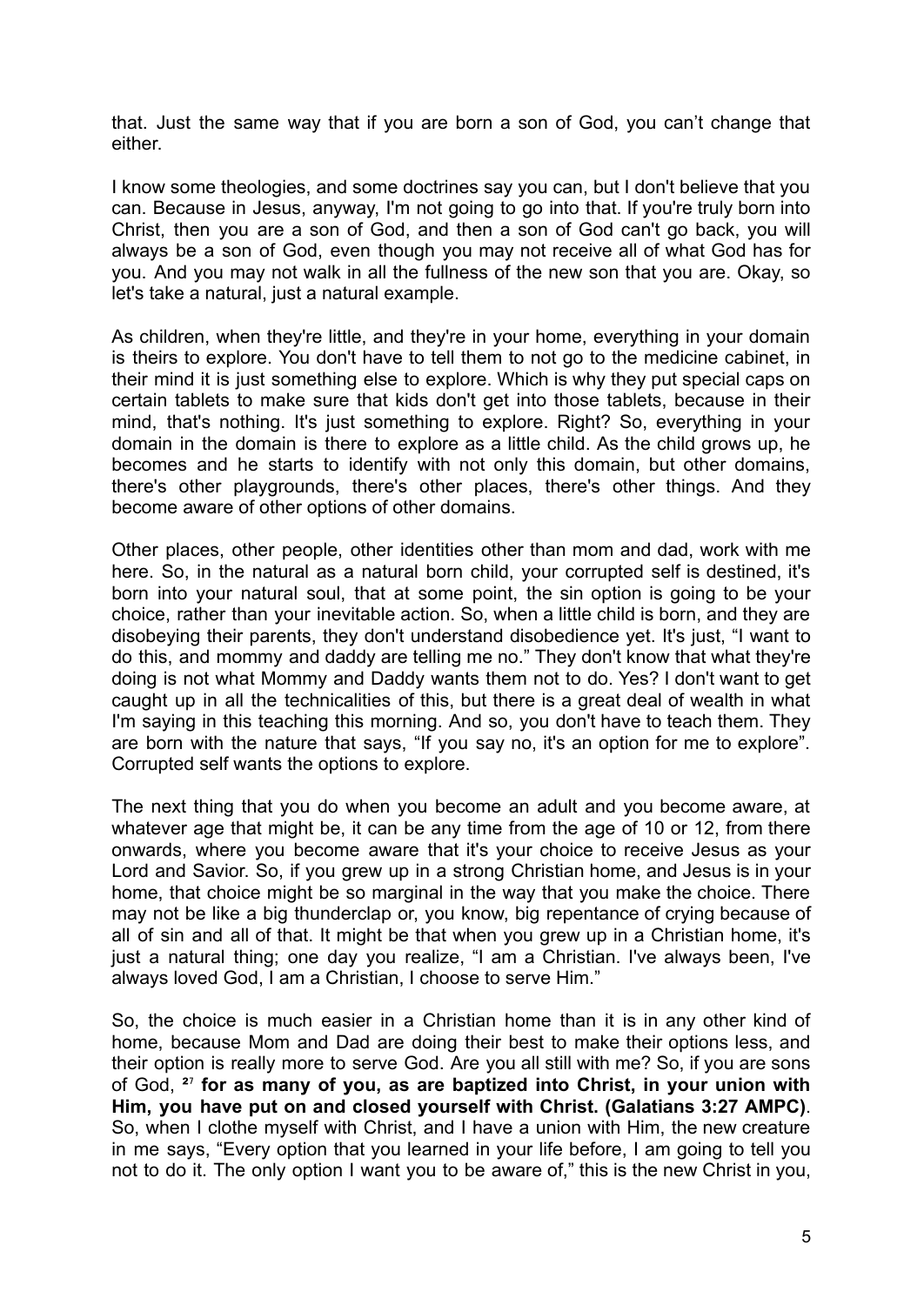the new creature; "The only option I'm going to inspire you to do is the one that is the God option." It can do nothing else, because it's Christ in you.

Come on work with me, say Amen to this this morning. I know it's Monday morning, and there's been a lot of church this weekend, but work with me here. Okay? When I am born again as a spirit being, everything I now do as a human being, my spirit being is going to tell me, "Don't make the wrong choice, don't make that choice." If you're going to make a choice, that's anti-God, it's going to be telling you to, "Make a different choice, make a different choice, make a different choice." And so, you can read lots about the Bible about people that sear their conscience and the culture, the evil conscience. And there's a lot of talk about the conscience, because when you get born again, your conscience begins to speak to you and tell you what to do, by the Holy Spirit.

So then, what happens is that all the options that everybody else has chosen in the world is still in your face, it's still in your environment, it's still there. But the spirit man inside of you, he says, "Don't make those choices. There is no future there." And everything that everybody else's options have chosen in their life, those options, keep talking to you and saying, "Choose this option, choose this option, because look, after all, everybody else is choosing it, and everybody else is living this way." Isn't that what the devil said to Adam and Eve? "These things that you don't know. And if you make a different choice, you'll see what everything's all really about." And so, the enemy of God wants you to choose what everybody else is choosing, and that's not what God wants you to choose. God wants you to choose what He would want for you. Amen. Hallelujah.

So why is this important? Well, I'm going to just very briefly cover this for you, that as a natural being living in a natural environment, we have yet to discover how powerful our spirit, recreated spirit man is when we have enough of the Word in us, and we explore with God, the knowledge of God, together with a body of Christ. We have yet to see how much power we have. In normal day life, I can tell you the power we have is the same that Jesus walked in. Okay, question for you. When Jesus ate food, what food do you think he ate? The natural-being man, living in a society that is providing food for him. He was going to eat everything that was permitted to eat, what God said is okay. Right?

God spoke to Moses. And God told Moses to tell all of the children of Israel, what to eat and what not to eat and how to behave in their lives. Jesus did that. What happens when mom was exploring the Roman food? I don't know if she did. I'm just giving you an example. What happens when if mom, Mary says, you know, "I made friends with this Roman couple that moved in next door? Yeah, they came from somewhere in in Athens or whatever. You know, they they're part of the Roman Empire, or they came from Rome, or they came from Florence, or they arrived here because they were in the military, and they lived down the road and they brought some spices, and they brought some food and stuff. Have you tasted it? It's nice food."

So now mom wants to explore. Now I know that Mary wouldn't have done that, because she knew what her covenant is with God. I'm just giving you an example, that if she had made a choice to explore food that wasn't according to the covenant,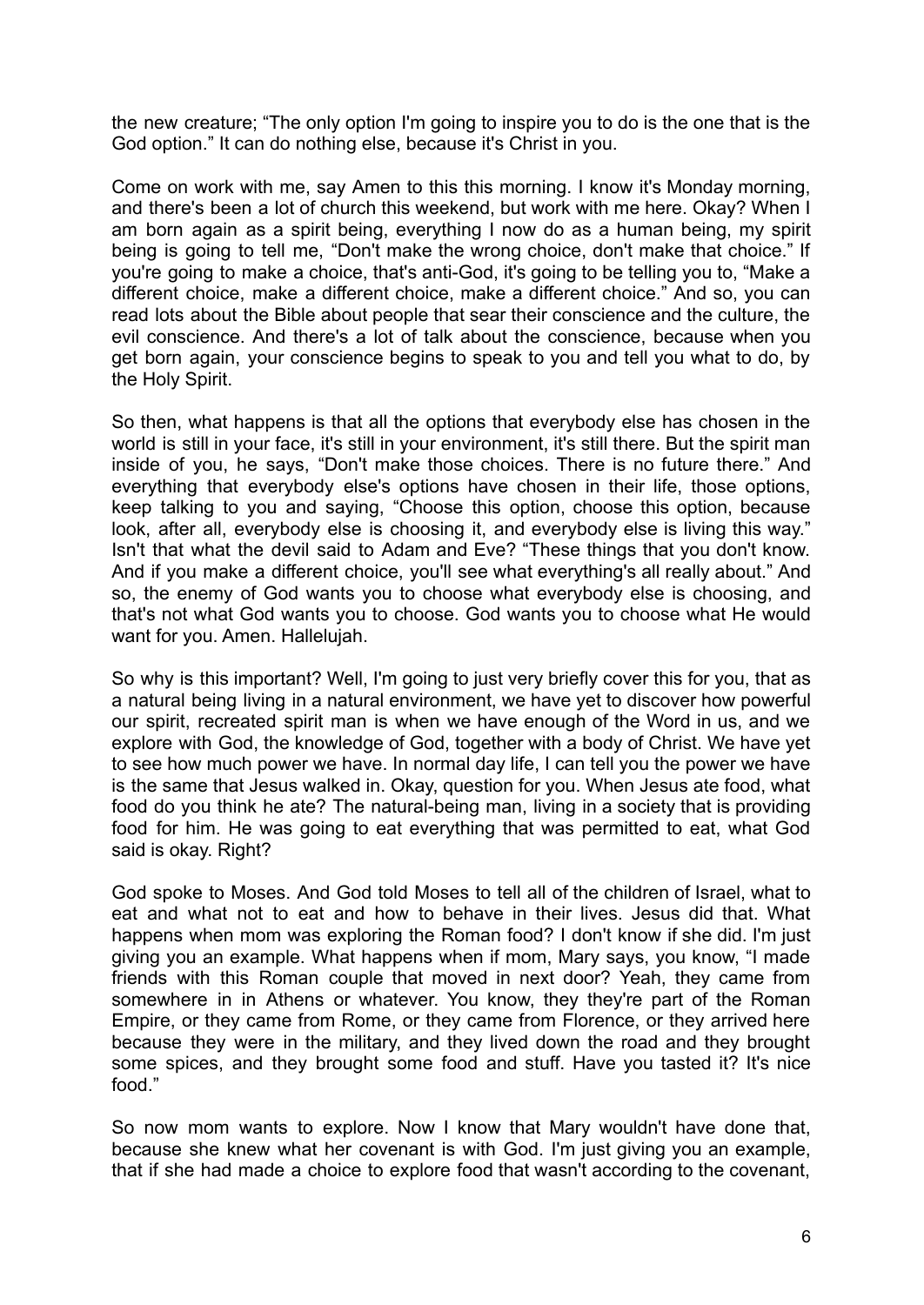Jesus would have, and God would have protected His son that his body will only eat the food that he permitted to eat. So why is this important? Because healing power of God is not the only option for your health. Your health is as much about your choices, you and me, of what we eat, what we don't eat, and how we behave ourselves in the natural world, as we don't. I've opened up a can of worms, please don't eat those.

So, I have to go to the army, I'm in the army, I have to eat stuff that's horrible, terrible, terrible, horrible. Take the eggs and bounce them off four walls, and it can still land on your plate. And then you still got to try and eat it after that. I kid you not. And if you hang around, some people that like doughnuts, it's going to happen. Because we live in a culture and an environment where the human option, the human choices have continued to make more stuff available to us, more convenient, more lifestyle oriented. And so, we make choices to eat that. So, you can be skinny and very unhealthy. Don't think it's only fat people that are unhealthy. And you can be overweight, and you can be more healthy than someone that skinny. Because you are probably being careful about what you eat, if you're not, today's a good day to start. So, I'm just trying to say to you today that your health is not just about the healing, and the miracle power, when someone lays hands on you that you get healed from sickness and disease. Sickness and disease can come on your body because we live in a corrupted society, and the corruption that's in the society; there are many ways that that corruption turns into sickness and disease in our bodies. One of the ways is the wave of the food that we eat.

Some of the other ways is the way that we live our lifestyle that progressively wants to accumulate wealth, and it progressively wants to be achieving things. And you can cause your will to command your body to do things, and for you to create an environment for yourself where you're always busy, busy, busy, busy, you're always busy; and the anxiety of that busyness, it's not, "I don't have a financial problem, therefore I'm not anxious." It's the fact that you've created a lifestyle, that you enjoy what you do, that causes anxiety, that if you're not doing what you have created a habit of doing; then you become anxious, because you think that in your habit of doing is where you succeed. So, in that habit is an anxiety and stress, and all manner of things that come with that. Fear, ambition, because you don't want to be failing, ambition because maybe you want to be something in society, these things create stress. They create things in your life, that can make you sick, because you're living according to a corrupted force. That's in your mind, it's in your soul, that God would not want you to live for that.

So, God doesn't want you to live for the accumulation of things. You Western people with a western mindset, that think that actually the success of your life is the accumulation of things. And that the accumulation of things and the way that you accumulate things become important where none of that is actually important to Jesus, that you accumulate things. It's only important to you and I when we have a mindset, a soul, a lifestyle habit, DNA functioning in us that we have learned that the only way to redeem yourself from poverty to is to accumulate things. Because if I've got things, I can always have something that can protect me from poverty. That in itself creates sickness and disease. Because you allow corruption into your life.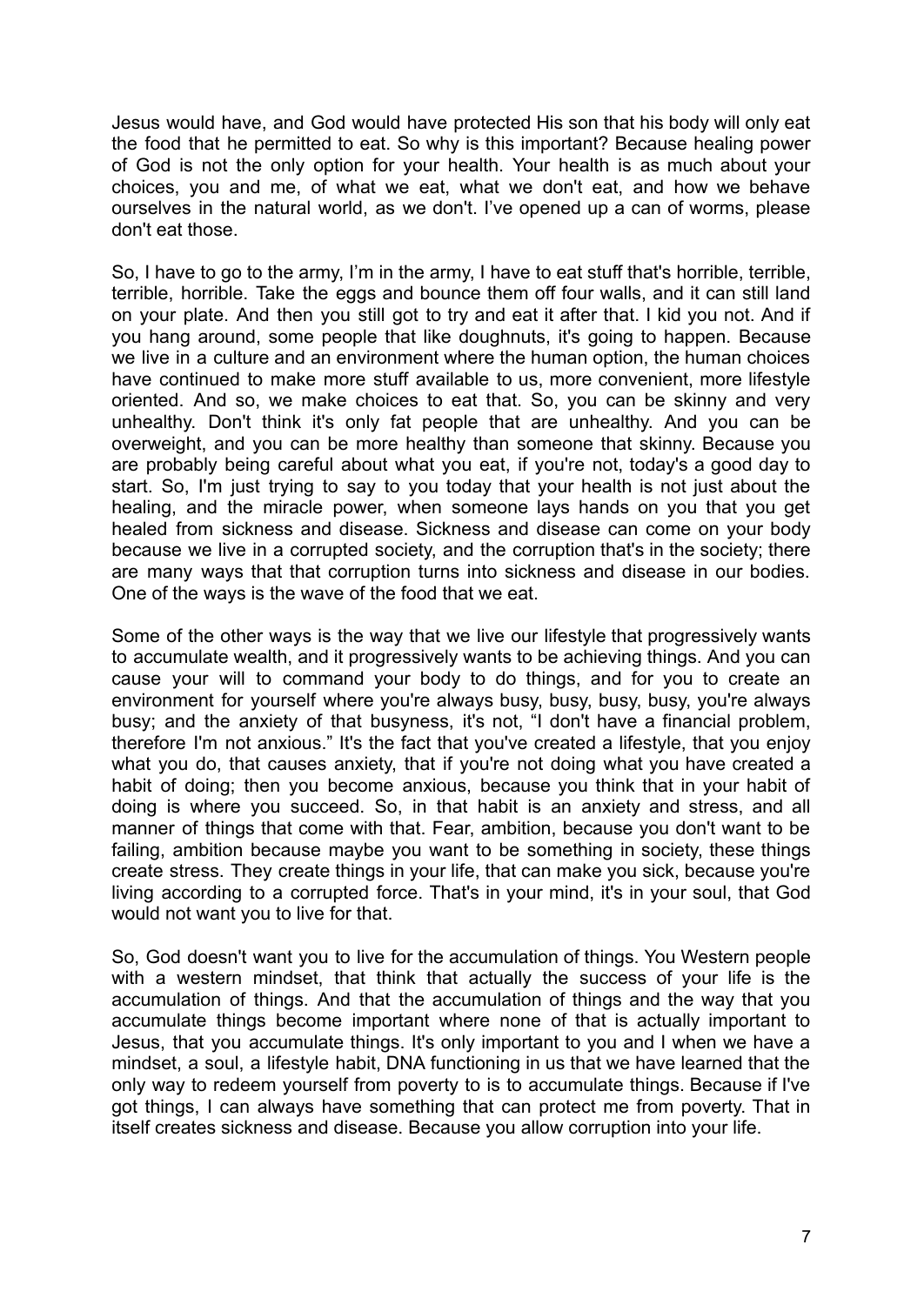There are other things that you can do. You can choose habits; you can choose habits. Like you can choose to smoke cigarettes and say this is a cool thing to do among my friends. And normally, people that get to smoke cigarettes, they normally do it when they start as teenagers, because it's normally a cool thing or a peer pressure thing or something like that. So, they normally start when they're young. Normally, not always, but normally. Or you can choose for example, you can choose to start drinking alcohol, and then you drink more and more alcohol. Everybody else does it; everybody else does it. So, what's wrong with it? Well as part of the corrupted man, it says I've got to look for a substance to relieve my pressure, or to give me pleasure. If you're in Christ, clothed with Christ, you don't have to look for pleasure there. And I'm just using examples. I use those examples, because they because they, they just affect most people.

You can go fill up petrol in your gas tank, and you can walk into the garage in some garages and they're selling beers and wine there. I mean it's prevalent. Everywhere. It affects most people. So, I'm just using that example because it affects most people. I'm not categorizing it as a greater thing than somebody else. Okay, I can just, let me use another example. I've used this example before; you can get yourself into the habit about gossiping about other people. And it can be more damaging to you than someone who drinks a whole bottle of vodka every night. Really. Because to be critical, and to be judgmental, and opinionated when you are criticizing somebody, it eats into your soul. And that virus, that corruption begins to kill you.

So, the next point is a very relevant point for today's society. And I'm just going to say it as quickly as I can and move on. But you can get into all manner of sexual deviance or sexual vices or be sexually active when you shouldn't be. And the Bible says that when you do that you are sinning against your own body. So, what are you doing against your own body? You are doing something that is causing your body to deteriorate and be corrupted. Sickness and disease corruption. So, there is a lot that is normal in the world environment, that if you don't allow yourself to put on Christ, then what will happen is that it will eventually begin to have an effect on your body in some way or another.

If I had to ask Dr. Amanda, "What is the biggest problem that she faces when she's working on people's teeth?" She will say, "Probably eating sugar." Because sugar is the thing that corrodes and corrupts your teeth more than anything else. So now you need a dentist because you're eating habit is corrupting your body, causing you pain. "Jesus healed me from my toothache." "Stop eating sugar. Brush your teeth properly." Am I doing right Dr. Amanda? [*Doctor Amanda: Yes, Pastor John*]. I mean, right? Stop eating too much sugar, brush your teeth properly. See, it's at least a barrier against corruption, do you get what I'm trying to say here? There are many things that are in our environment that are corrupting our bodies; they're corrupting our bodies. And it's become normal behavior in our society to do these things. And so, when we do these things, we either go to the doctors, and we have a medical aid to help us get over these things.

Or what we do is we can start to use the Word of God, and we can start to be the new creature. And we can start to access what God has given us as new creatures, and we put on Christ, and he begins to guide us and lead us and train us. So, all the vegans and all the vegetarians and all the anti-milk people and all the anti-killing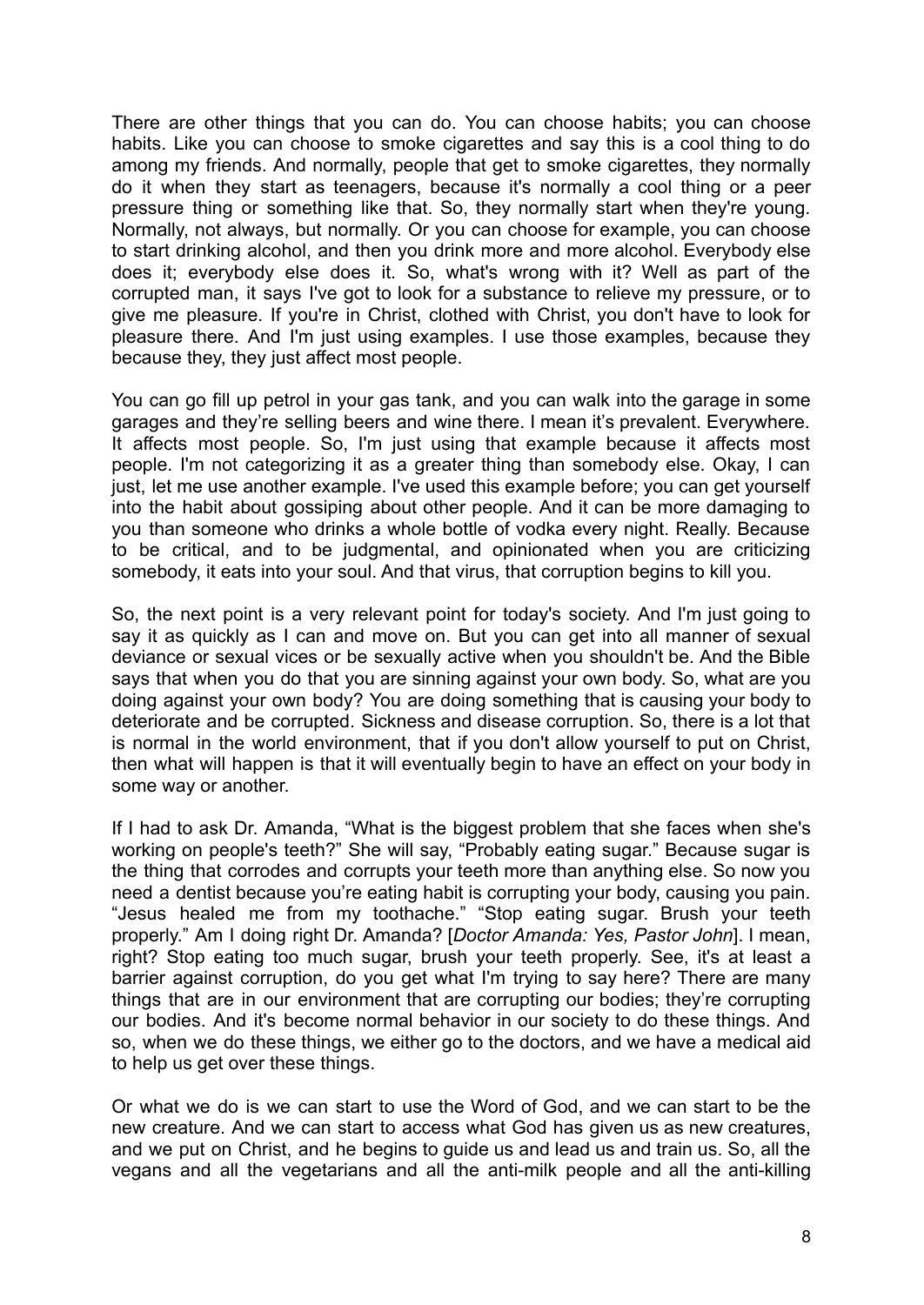cows, people, you can say, "Good preaching, Pastor John." But you know, it's the easiest thing actually, in our environment in the world that we live in, to put stuff in our body that causes us to get sick. So, I'm going to be praying for you today. And I'm going to ask the Father to heal you. But I am saying to you that whatever healing it is that you're looking for, the cause and the symptom might still be in your life, in which case, you might be healed today, but you might have it back tomorrow, tomorrow being another day. Then you say, "But I thought God healed me from that." And the answer is: He did. So why is it back in my body? Because the cause of the corruption of it is still in your life. Hallelujah.

So, the Bible says, *my people perish for a lack of knowledge*. And so, I'm trying to give you some knowledge because as I lay hands on you today, and as I pray for you, that you understand that there are things that affect your health. And if I pray for you, and you are, I'm not going to ask you what I'm going to pray for you today. I have a specific instruction from the Lord and how to go about this today. But for example, if you suffer from depression, or from oppression, or something like that, I immediately want to say, what is it that you're engaged in in your life that is causing this? What do you do? What habits are you involved in? I mean, I'm not a doctor. I'm not a psychologist. I'm not anybody that's got any kind of degree that can give you an answer to this, but I will tell you this, that if you're sitting and watching violent movies every night that have got murder, death, kill, steal, kill, kill, kill more, rape, whatever, terrible things. If you're watching that stuff. Now you're getting depressed. I'm going to say to you just one example. Don't shoot me from there somebody, please. *Shoot* being the operative word [*Congregation laughing*].

If you're doing that, and you start to get depressed, and you begin to become fearful and things, I'm going to say to you, "Stop watching those movies, dude." I mean, it's like, "Hey, hello? You're back." "But can't God relieve me of this, then I'll…?" "Well, why should He?" "Because He's God, he must heal me." "Okay, but are you going to keep watching those movies?" Well, if you do, it's just going to be coming back. Three days later, you're depressed again. "But God, you healed me?" But I'm watching violent movies, though, because I've got a habit. '*Ja né*' and so it is true that as a human race, as a species of the, in the Western world at least. the age of death. And people dying has got much older. So, people are not dying as young as they used to die, especially in the Western world, because there's so much more medicine available and more medical health available. So, because there is medical help available and things like that people are of dying, they're living longer.

But if we had to take medical help out of our society, and we now had to start to live without a medical aid, without a doctor, without a dentist, without some kind of surgeon that can help me. Suddenly we'll become much, much more aware of what's happening in our environment and how we interact with our environment. We'll become much more dependent on what does the Bible says about actually changing my environment. Which is why when we go into Africa, and we pray for people in Africa, they're much more open to healing. They have miracles happening in Africa, because they don't have doctors and dentists and Discovery Health.

So, surely Isaiah 53 verse 4 to 10 **<sup>4</sup> Surely He,** this is a prophetic word of what Jesus was going to become for us, **He has borne our griefs And carried our sorrows;** because we were born to grief and sorrows. Come on. You were born to grief and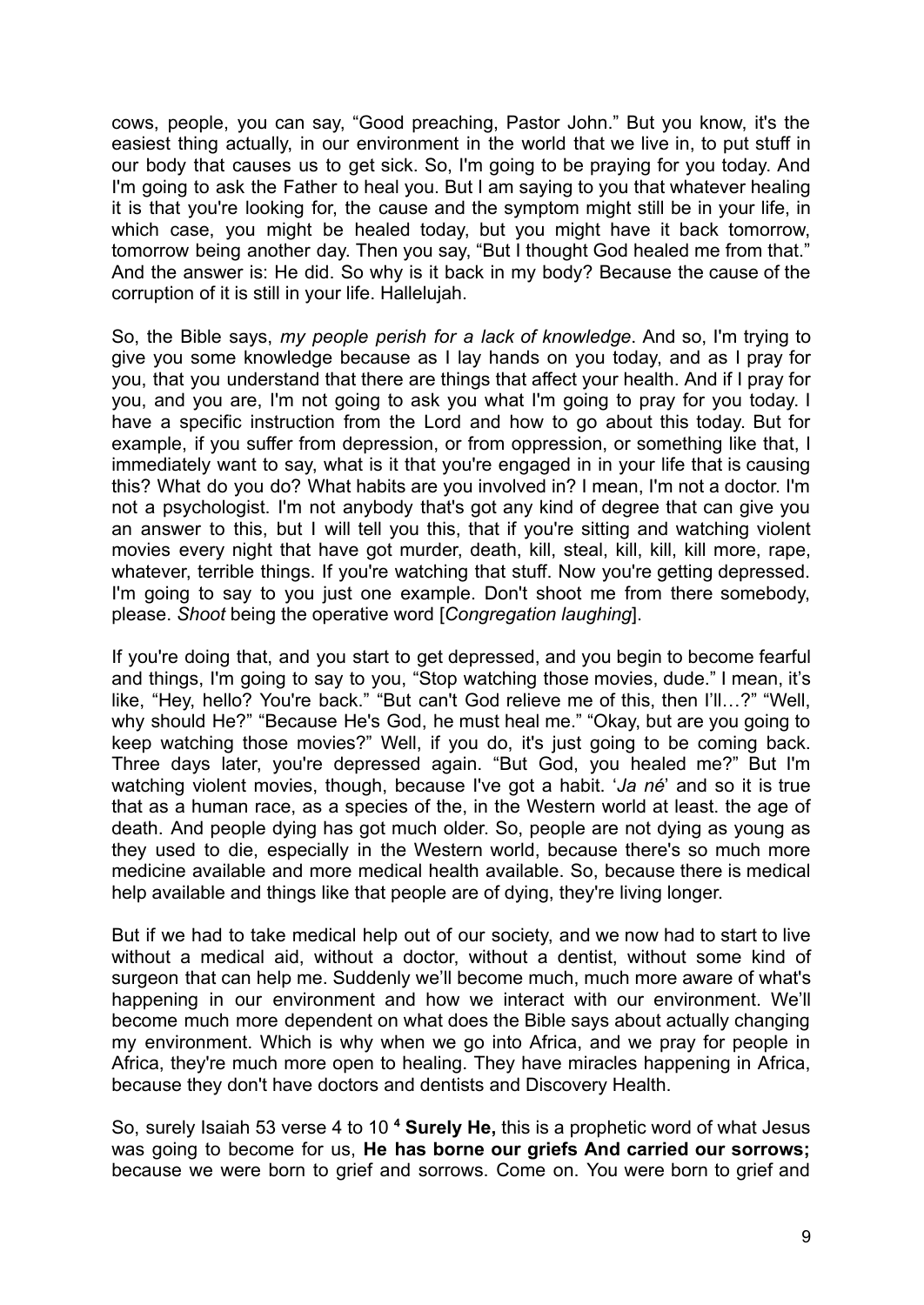sorrows, and we structured our society so that we can minimize the grief and the sorrow. **Yet we esteemed Him stricken, Smitten by God, and afflicted. <sup>5</sup> But He was wounded for our transgressions, He was bruised for our iniquities; The chastisement for our peace was upon Him, And by His stripes we are healed. <sup>6</sup> All we like sheep have gone astray;** You see, here's what I've been talking about. We like sheep have gone astray; we've gone astray into all the environments where sheep shouldn't go. All like sheep, **We have turned, every one, to his own way;** I want to eat what I want. I want to do what I want. I want to go where I want. I want to say what I want, **And the Lord has laid on Him the iniquity,** of all of us upon Jesus, **of us all.**

**<sup>7</sup> He was oppressed and He was afflicted, Yet He opened not His mouth; He was led as a lamb to the slaughter, And as a sheep before its shearers is silent, So He opened not His mouth. <sup>8</sup> He was taken from prison and from judgment, And who will declare His generation? For He was cut off from the land of the living; For the transgressions of My people He was stricken. <sup>9</sup> And they made His grave with the wicked—But with the rich at His death, Because He had done no violence, Nor was any deceit in His mouth.** Right here are the secrets of healthy living because this is what he died for. So, we don't have to do this anymore. **<sup>10</sup> Yet it pleased the Lord to bruise Him; He has put Him to grief. When You make His soul an offering for sin, He shall see His seed, He shall prolong His days, And the pleasure of the Lord shall prosper in His hand. (Isaiah 53:4-10 NKJV).** Hallelujah.

So we go to the New Testament, 1 Peter chapter 2, verse 21. **<sup>21</sup> For to this you were called, because Christ also suffered for us, leaving us an example, that you should follow His steps: <sup>22</sup>"Who committed no sin, Nor was deceit found in His mouth"; <sup>23</sup> who, when He was reviled, did not revile in return; when He suffered, He did not threaten, but committed** *Himself* **to Him who judges righteously;** the Father **<sup>24</sup> who Himself bore our sins in His own body,** He bore our sins in His own body. Come on, here's an answer, sins and body, body and sin. Sin is a result of what you do to your body and what you are choosing in your body. So therefore, if he has sickness and disease, it comes because of sin that's on your body. **<sup>24</sup> who Himself bore our sins in His own body, on the tree, that we, having died to sins, might live for righteousness—by whose stripes you were healed. <sup>25</sup> For you were like sheep going astray, but have now returned to the Shepherd and Overseer of your souls. (1 Peter 2:21-25 NKJV).**

Here's the answer to us living a life of health and wellbeing, is that we give ourselves over to the Shepherd of our soul, because as we choose Him in our soul and we put on Christ, then we make choices by the new creature that pushes sickness and disease away from us. Amen. 3 John 1, verse 2 says, **<sup>2</sup> Beloved, I pray that you may prosper in all things and be in health,** prosperity and health go together in Christ, **just as your soul prospers. (3 John 1:2 NKJV).** How does your soul prosper? You've just returned to the Shepherd and the overseer of your soul. That's how your soul prospers, that your soul is in Him, your soul has given over to Him, not to the things of the world and the environment around us.

Okay, one more thing I have to say and then I'm, then we're done today. For the most part, I live my life this way. And anybody that followed the group of teaching,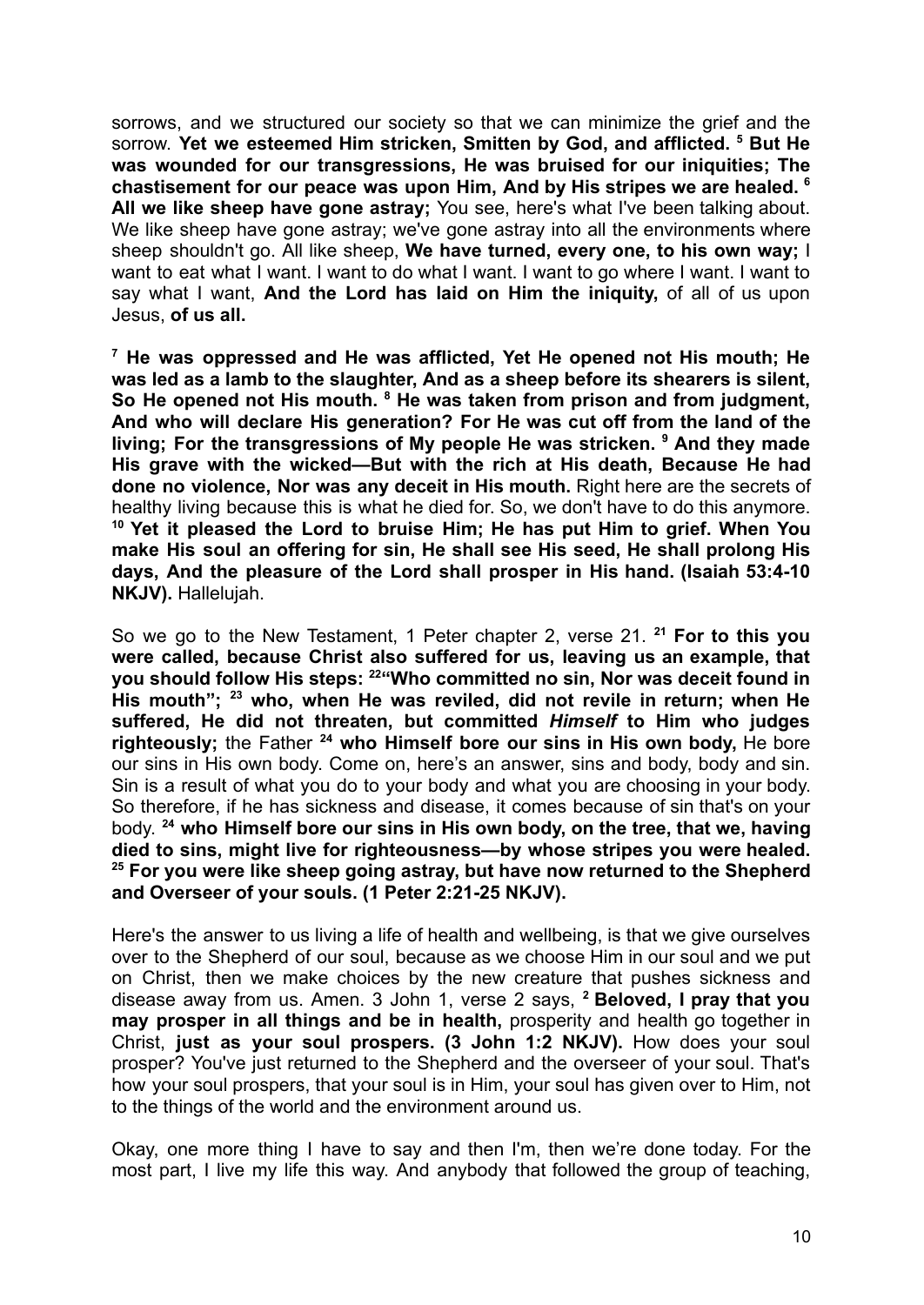great wonderful men of God that we follow after; Oral Roberts, Kenneth Hagin, Kenneth Copeland, Brother Jerry, all of these people. Brother Jerry actually was the first one that I ever heard made this statement and he made this statement. I mean, others have said it, but he made it in a way that I heard it first from him and it made sense to me. He said this, do you want the healing power of God? Or do you want to live in divine health? So, everybody wants a healing miracle when you're sick. But the best option is to live in divine health.

So how do you live in divine health? Your soul must prosper. How does your soul prosper? You give your soul over to the Overseer, the Great Shepherd of your soul. What does that do? That means he wants to feed you with the Word, he wants to feed you by the Holy Spirit so that when you are in the environment, as a creature, all the other environmental things those other creatures are choosing you say no to because your soul is being watched over by the Shepherd.

So, when they say, yes, to all kinds of ways of eating, you say, no. But I like Niknaks, Pastor John, that cheesy flavour on Niknaks. You don't understand and if you take it with warm hot bread, and you just take the bread out like that, and you shove a few Niknaks into the bread and you eat it. You don't understand how nice that is. I do otherwise I wouldn't be telling you. Right? Or whatever other form of bunny chow you like. Right? You don't understand how nice this is, Pastor John. I do but what's on the Niknaks? MSG preservative, colourants. What's Niknaks made out of? Pure sugar, carbs. Right?

Wat van die brood? Look, bread is my staple diet so don't mess with it. Do you know what's in bread? I'll tell you what if you go to any doctor who knows about nutrition and most doctors don't know about nutrition. They only do three, three months of their whole six years of training they do on nutrition. So, most doctors don't actually know proper nutrition. Hey yay yay, I will close my mouth now on that score. But here's what they will say, you must have a balanced diet. So, what's a balanced diet? Well, you don't eat white bread, eat brown bread. Really? Is there a difference? Okay, maybe one gram of carb difference between the brown bread and the white bread. Maybe there's two grams of more fibre in the brown bread than the white bread, maybe. I dare you to go and look at the ingredients of the white bread and then whole wheat bread, what they call whole wheat bread. So, what wheat do they make the white bread from? Same wheat, they just refine one a bit more than the other. But when it gets into your stomach, it's the same bread. You're blowing all of my theories here today, Pastor John.

Well, I'm just trying to say to you, as a general way of life, I would rather live in divine health than have to believe God for miracles. But in order to live in divine health, I have to observe some things. So, Brother Copeland, God began to deal with him and he started to publicly say this, that God wanted him to live to 120, so that he could access anointings and mantels that have not yet been discovered. Because people don't live old enough and long enough to have access to those mantle's and those anointings. So that's what he's believing God for. Okay.

So, one of the things that he started to, as he is connecting with God, and he's talking to medical professionals, they tell him, if you want to live older, you got to stop drinking coffee. Don't drink coffee, it's the worst thing for your longevity. So, longevity,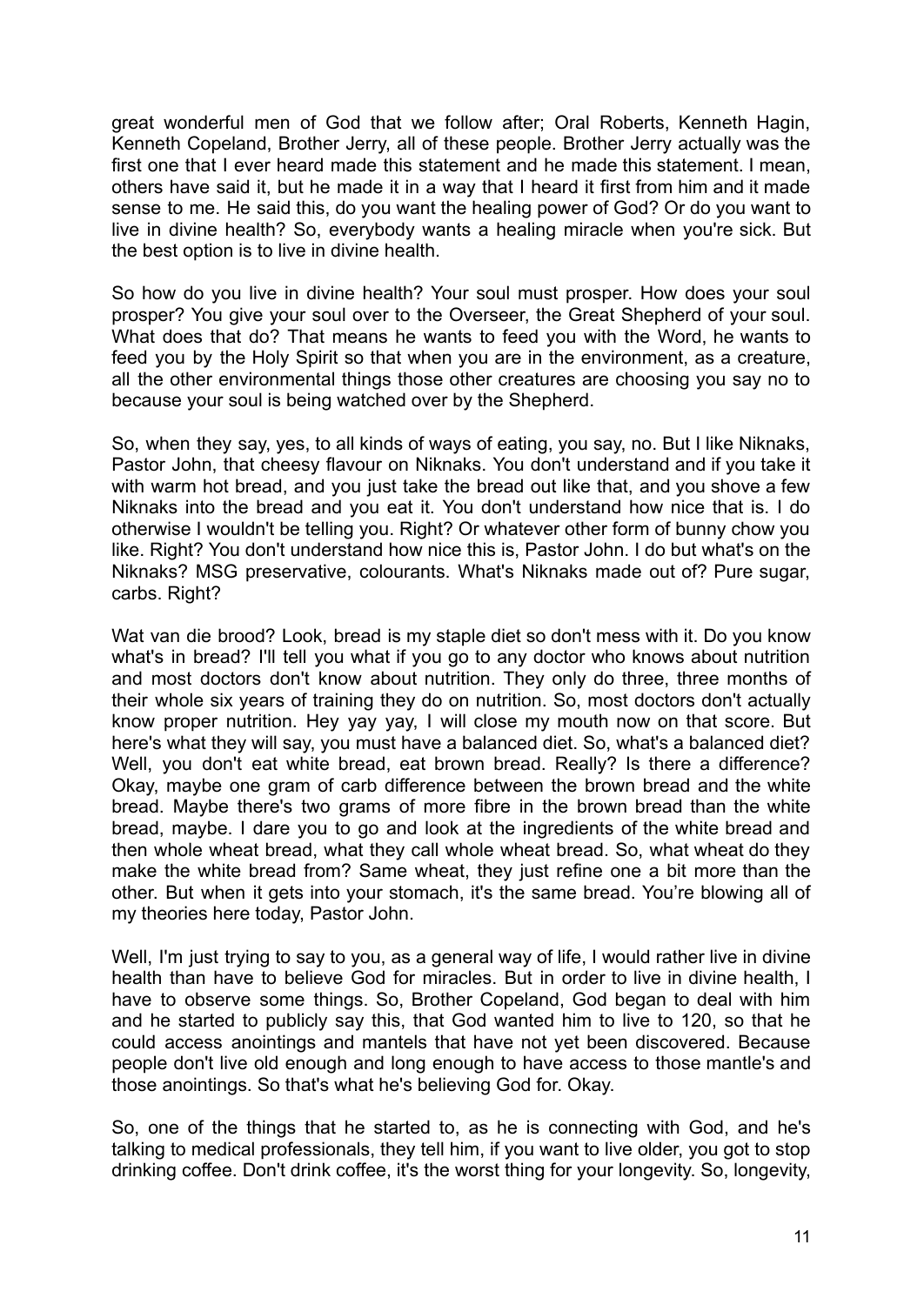but who thinks about living long, when you're 35? Let's go for cappuccino. Hey, I'm not going to destroy your coffee. You have to go with God with whatever you are living with, where God is overseeing your soul. For Brother Copeland, who God has said, "I want you to believe me to live to 120." Lord said, "You won't get there if you don't quit coffee." There's a whole lot of other things that the Lord began to tell him that he has to quit and some things that he has to do. So, he has to drink at least two and a half litres of water every day. He's got to exercise every day. He can't drink coffee. There are things that he mustn't eat.

He has special food specially prepared for him with a diet that has been prepared by a combination of medical professionals, professionals whose whole business is nutrition. And I can guarantee you, sorry Le Roux, there is no doughnuts in his diet [*Congregation laughing*]. I'm saying for longevity. God spoke to him and said, "Don't eat those things and I'll tell you what to eat." So, when you look at him, he's very slim now. Brother, Jerry was showing us some pictures, showed us some pictures on his cell phone when we were together with him now. He showed us some pictures on his cell phone of things, places and things that him and Brother Copeland had done in the early years of his ministry. Obviously, those pictures have been scanned and so now they're available to us. He showed me one picture and he said, "Look out overweight Brother Copeland was here. This was when he was actually flying for Oral Roberts."

He said, "Look at how overweight Brother Copeland was here.". And actually, if you had to see Brother Copeland's size now and the size that he was back then, you wouldn't even recognize him as the same person. You know? Okay, so I prefer to live a life where I'm living in divine health, rather than believing God for miracles. So, one of the things God began to speak to me about years ago, you know that, is to exercise. And so, I have to make exercise as part of my life. Not just because, I mean I got to make it a part of my life because that's what the Lord said to me. If I want to live in health and I want to live long, I need to exercise. There are some things that I used to do a lot of that I do not do anymore. For example, I used to eat a lot of popcorn, I don't do it anymore because popcorn gave me gout. I don't have gout anymore.

Every now and again I'll eat it because it's just fun to eat it and I can enjoy it but as a rule in my life. I don't eat popcorn. That's the overseer of muscle looking at for me, where He's speaking to me because I've got Him in my life and He's saying to me, "Cut popcorn out of your diet and you won't get gout." Now if you go to any other doctor and ask him, "Does popcorn create gout?" They'll tell you, "No." They might say it's the sodium that you put on the popcorn, the salt that you put on the popcorn that gives you gout. They might say that. I don't know. I don't care what they say, or they don't say, that's what God told me to do. "Cut out popcorn, because you were eating a lot of it."

So next thing I want to say is because I have learned from Brother Jerry, I would rather live in divine prosperity than to have to believe God for a financial miracle. Which means I have to live constantly doing the things that brings divine prosperity. So, what is divine prosperity? Divine prosperity is not the abundance of cash in your bank account. Divine prosperity is a knowledge that you have, that by the overseer of your soul, you can meet any one of your needs at any given time. That you never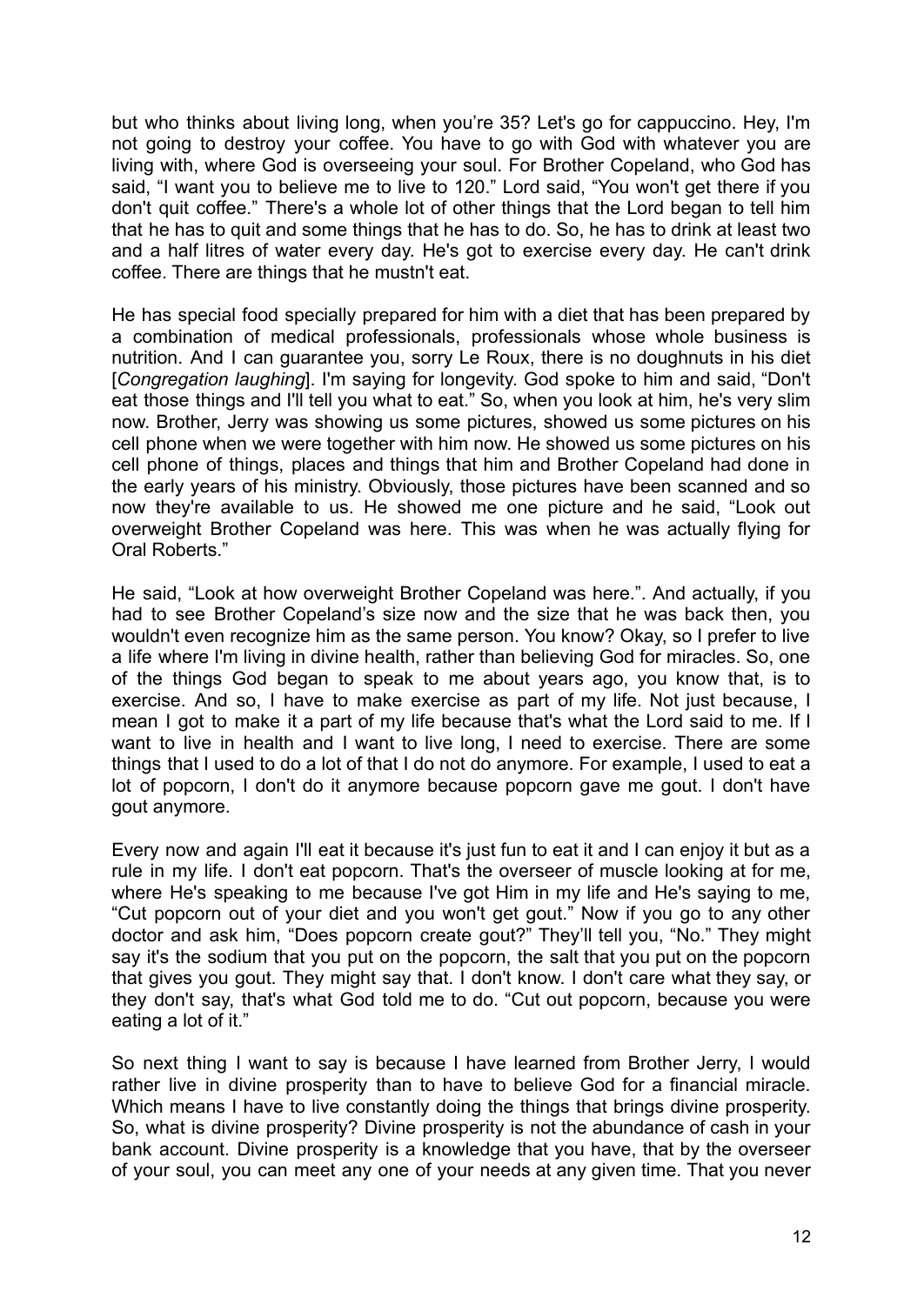have to have a need. God always meets your need. It's not an abundance of cash. Amen. So, we live in a world where we know that the word of God is seed and we know that the word of God as seed in our mouth will create a harvest. Some 30, some 60, and some a 100-fold. So, if you're putting the Word of God for walking in divine health, then the overseer of your soul taking the word is going to create a harvest of loving life in a way that will cause you to have divine health, in the same way it applies to prosperity.

Now, as a general rule, when we come and lay hands on you, in our group of people, we encourage you quite correctly, we encourage you to take healing Scriptures, and to speak them out of your mouth, so that you may retain the healing that God has given you. So, when you are healed from a sickness or disease, the Word of God will keep you from that sickness and disease. But it's a bit of a simplistic approach because I don't know what's in your soul. Only the overseer of your soul can tell you what words you should be speaking so that whatever caused you to get sick, you don't have that cause in your life anymore. This is very good healing preaching. So now I want to tell you that what I'm believing God for today is that I'm believing God today, I'm asking Him, that even though you need to speak Scriptures in your life about health and healing, I'm asking God, and I have asked him. I'm just telling you what I asked Him, that today, the Holy Spirit will be present, and He will be present.

And I want to read this to you, **<sup>1</sup> Now concerning spiritual** *gifts,* **brethren, I do not want you to be ignorant: <sup>2</sup> You know that you were Gentiles, carried away to these dumb idols, however you were led. <sup>3</sup> Therefore I make known to you that no one speaking by the Spirit of God calls Jesus accursed, and no one can say that Jesus is Lord except by the Holy Spirit. <sup>4</sup> There are diversities of gifts, but the same Spirit. <sup>5</sup> There are differences of ministries, but the same Lord. <sup>6</sup> And there are diversities of activities, but it is the same God who works all in all. <sup>7</sup> But the manifestation of the Spirit is given to each one for the profit** *of all***: 8 for to one is given the word of wisdom through the Spirit, to another the word of knowledge through the same Spirit, <sup>9</sup> to another faith by the same Spirit, to another gifts of healings by the same Spirit, <sup>10</sup> to another the working of miracles, to another prophecy, to another discerning of spirits, to another** *different* **kinds of tongues, to another the interpretation of tongues. <sup>11</sup> But one and the same Spirit works all these things, distributing to each one individually as He wills. (1 Corinthians 12:1-11 NKJV).**

I have asked the Holy Spirit, that the gifts of the Holy Spirit will be present today in all of these gifts in operation, that as I lay hands on you, if there is a need for a word of wisdom, a word of knowledge, if there is a need for the gift of healing, the gift of miracles, the gift of whatever might need to be available for you that it will be present and I'm asking the Holy Spirit, that He by the Holy Spirit will do the miracle work that only the Holy Spirit can do. Because what healing is in these hands? I have no healing in my hands. Not me, John. I'm only a vessel, that as I am a point of contact with hands, that the Holy Spirit does the work because we do this action by faith.

So, we have the faith that this human being is used by God to bring healing, because the Word of God says*, I will bring healing this way*. Amen. So, I'm just wanting to clarify one more thing before I do this. **<sup>11</sup> But one and the same Spirit works all these things, distributing to each one, individually, as He wills**. So, we have a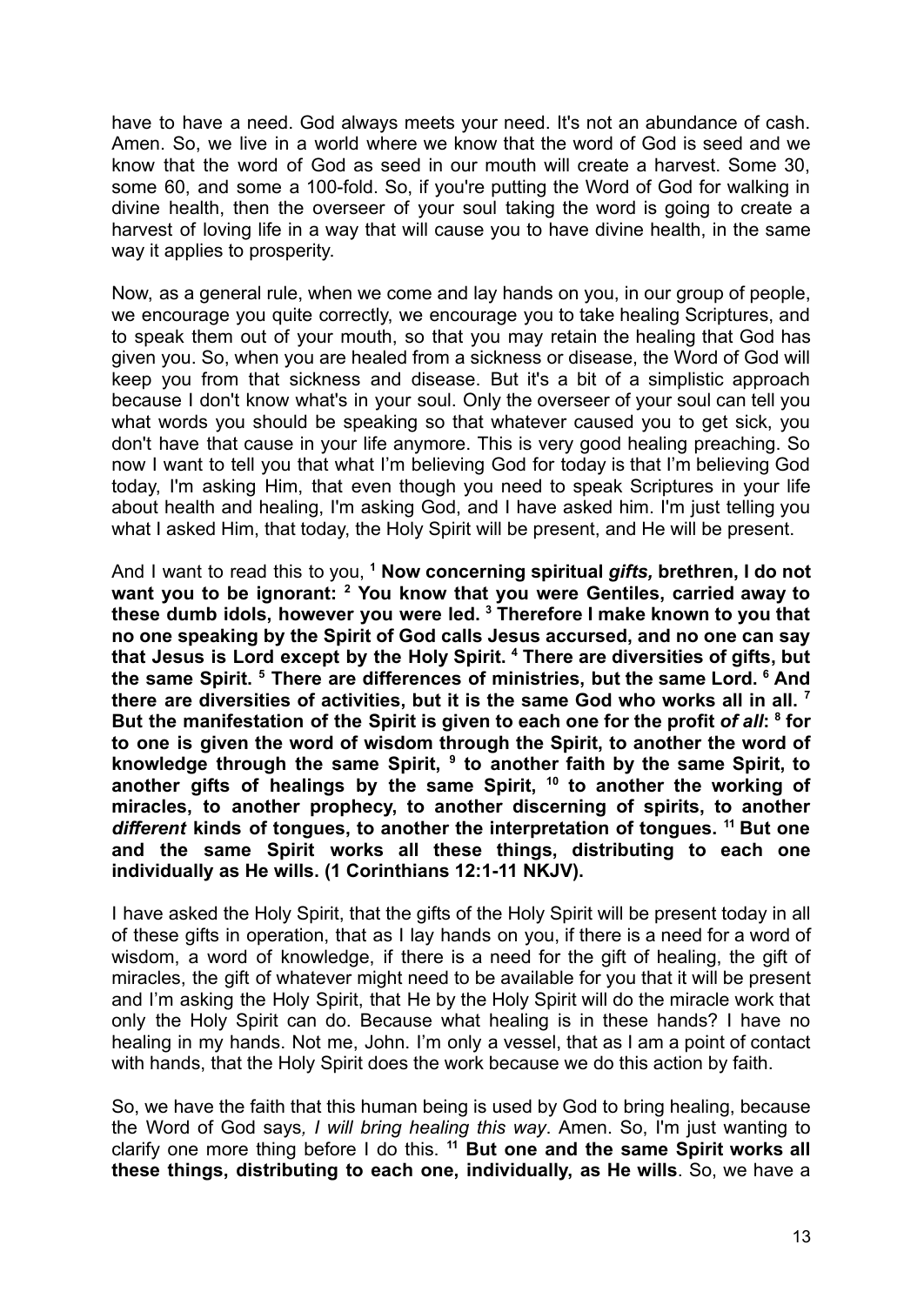tendency to think that sometimes there'll be the gift of the Holy Spirit, someone's going to always prophecy, someone different is going to do something and we tend to think that some people have got more healing gifts than others. So, there are ministry gifts, where these gifts often are more present than others. But I want to say to you, that the scripture says, *as the Holy Spirit wills*, it is not because some evangelist has the gift of healing and miracles operating, because as an evangelist, his business is to draw people to Christ.

I want to read to you John 14, verse 12, it says, **<sup>12</sup> "Most assuredly, I say to you, he who believes in Me, the works that I do he will do also; and greater** *works* **than these he will do, because I go to My Father. (John 14:23 NKJV).** *So, he who believes in Me, will do these works*. I haven't got time to go into this, in John chapter 14, 15, 16 and 17. Many times Jesus says, "*Ask her father, and I will do it for you*." He wills to do things for you. He wills you to have the gift of healing by the Holy Spirit and the gift of miracles by the Holy Spirit. He wills for these things to be in operation. Amen. Hallelujah. Praise the Lord. Glory to Jesus, I'm going to ask the musicians to come to the stage, please. Hallelujah.

So, we're going to move quite quickly today. The minute I said that, obviously there is movement in the auditorium, people are getting busy to be functional here. And so, I'm just waiting for some of the people to get here so that we're not distracted by what I'm about to do. Praise the Lord. It is said that Jesus had 39 stripes that is biblical. But it is said that all disease can be translated into 39 major diseases. I don't know if that's true or not. People have said that I've heard people say that. But either way, every stripe that was put on Jesus body, was designed by the Heavenly Father, permitted by the Heavenly Father, so that by His stripes, we are healed. Amen. So, I'm going to make this declaration today. And I'm going to ask you to get into agreement with me. That whatever it is that you are believing God for today, whatever healing you need, whatever. Whatever ails you, whatever is oppressing you, whatever is harming you in your body, whatever mental condition or whatever stress or whatever, oppression or depression, whatever mental, soulish condition you are now currently having to deal with, it could be fear, it could be failure, it could be many different things.

I declare that as I lay hands on you today that you are healed from that. If there are things that you have done in your past that have caused you to have habits and to have addictions and to have things in your body that harm, you. I declare today that as I lay hands on you, you're free and delivered from them in Jesus' name. Hallelujah. I speak to you, and I command every sickness and every disease in your body to leave in the name of Jesus. I declare and I can speak that it doesn't matter whatever habit or whatever, bad eating or whatever lack of exercise or whatever thing that has caused your body to be in this condition, I say in the name of Jesus, be healed. And it might be that there are even conditions in people because the Lord spoke to us to my heart. And he said there are things that are happening in people's bodies that they don't know is yet to be manifested as a disease and a sickness that somewhere down the line, if they did not come for healing this morning, that they are delivered it from that today in Jesus' name. Hallelujah.

So, I'm not asking you all to come up, because that might be the case. Only if you have something that you want me to pray for. Then I'm the vessel of God today, that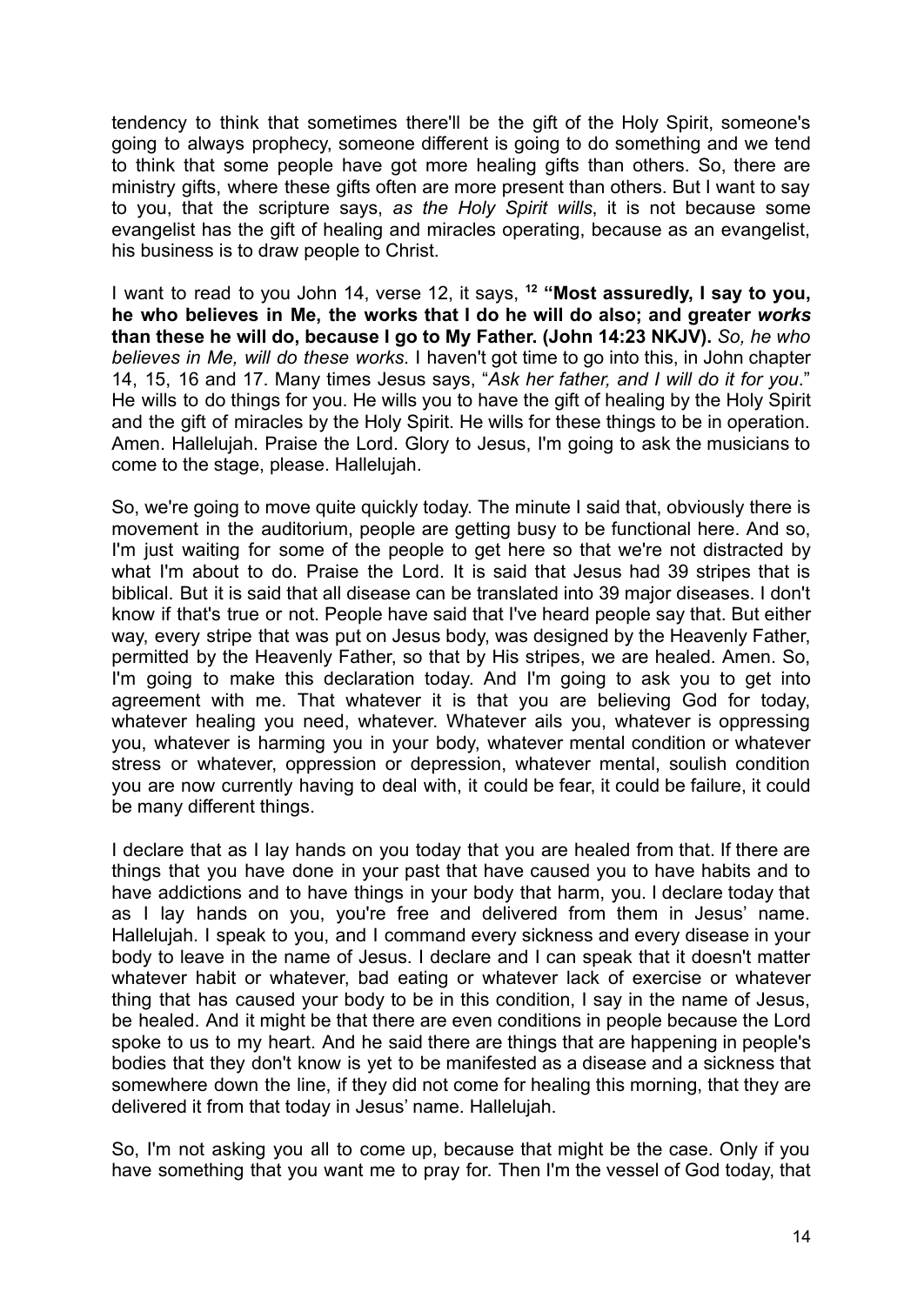the Holy Spirit through gifts of miracles and healings, and the Holy Spirit, that is the one that does all the work of Jesus, and the Father will heal you. He will heal you and He will restore you. I declare that your vital organs of your body wherever sickness and disease has attacked, your heart, your lungs, your liver, your stomach, your pancreas, your kidneys, all of the major organs of your body, your glands, the things that make your body work, I speak to them, and I command them in the name of Jesus to be healed. As I lay hands on you, the healing power of God will come into your body, and you will be healed. In Jesus name. I speak to those people who have problems with bones, and the marrow in the bones and perhaps blood diseases and it affects your bones. And I say in the name of Jesus, as I lay hands on you, you will be healed from those bone diseases.

I must speak this out by the Holy Spirit, and I declare in the name of Jesus, that those oppressive things that are causing you to live in fear and live in a in a state of constant anxiety about whether you're going to make it or not make it in life, and whether someone's going to attack you, or something is going to happen bad to you. I command that spirit of fear, I command it to leave your mind and to leave your soul in the name of Jesus as I lay hands on you. And I call on the Spirit of peace and I call on the Spirit of God that is the healing God and I ask the Holy Spirit to work with these hands and to work with this message today. That as I lay hands on you, that the healing power of God comes upon you. Hallelujah.

The reason why I'm doing this is because I felt in my heart that I want you to do be speaking words of wellbeing and health over yourself and of your body. Hallelujah. Thank You, Lord. See, this is what I was believing God for. Right now, the Holy Spirit, He says to me that there will be some woman that come up here that really struggle heavily with monthly cycle issues. So, I'm not asking you, that's why I said I'm not asking anybody to tell me why I'm laying hands on you today. But the Lord told me right now that some people are going to be healed from those struggles that they have every month, where it's almost incapacitates them or causes them to have problems in their life, headaches and different things. Not the headache that you say to your husband, but proper headaches, you know? Hallelujah. Praise Jesus. Praise Jesus. Praise Jesus. Praise Jesus. Hallelujah.

You see the Holy Spirit's gifts already operating, because I asked him to. Hallelujah. Thank you, Father. Thank you, Jesus. Thank You, Jesus. I believe that every single sickness that is upon your body, and I can't name them all, because they're too many for me to name, that as I lay hands on you, those people that come up here, that God heals you and sets you free and delivers you from them in Jesus' name. Thank you, Lord. There are going to be men hear that you are really struggling with prostate issues or urine issues, or things that have to do with the male organs in the body, and the functioning of your body. God is going to deliver you and heal you today. In Jesus name, Hallelujah. I don't need to know who you are. The Holy Spirit knows. Praise Jesus. Glory to God. Hallelujah.

When I was in the service with Brother Richard Roberts on Sunday morning in Texas, he was operating in gifts of the Holy Spirit with a word of knowledge, a word of wisdom. And I said to my spirit, "Father, I'm going to believe that these gifts operate when we do this healing service. And we are going to continue to have healing services." Because part of our faith. thing is that once I've prayed for you,